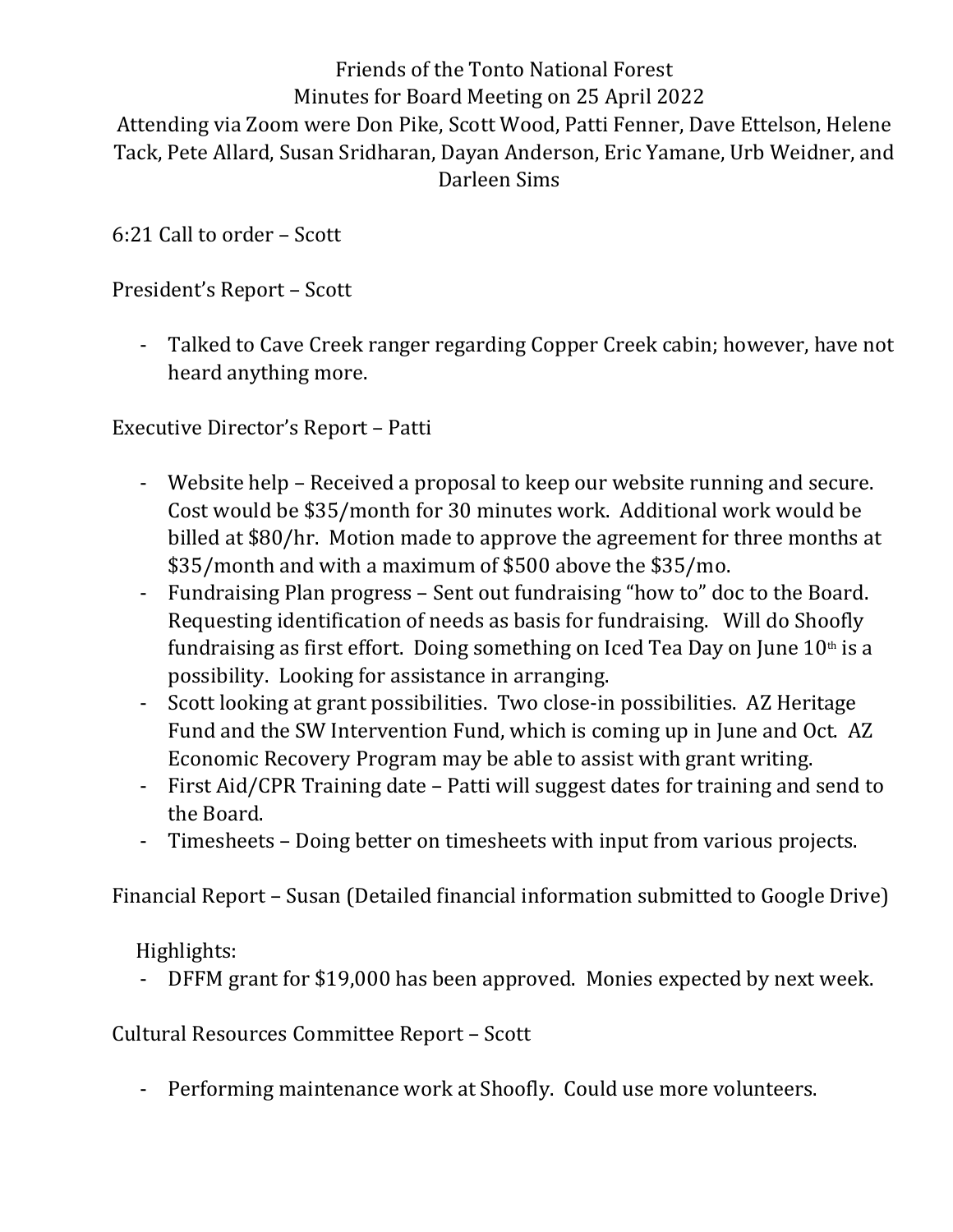- Susan provided brochures to the Cave Creek Museum. The Exec Director said they have sent 500 people to Sears-Kay. We need to have more brochures printed for various uses.

Natural Resources Committee Report – Don

Noxious Weeds - Don

- Will be doing the final report for the invasives plant removal SPA. All objectives have been met.
- Submitted quarterly report for Stinknet removal. Difficulties include distance
- to get water.<br>- Good feedback has been received from articles in Gold Canyon and Apache Junction media.
- Ahead of schedule of volunteer hours and in removal of Fountain Grass and Buffelgrass. - Have been talking to numerous groups regarding plans for removal of the
- Buffelgrass in the Mtns. Will work with various groups to develop a plan for both Buffelgrass and Fountain Grass removal. Will seek grant.

Water Source Inventory Project – Trent (Sent status report to Patti)

- Patti discussed status received from Trent. Kelly Kessler determined which springs should be monitored. People were trained for the monitoring of eleven springs, which will start on May  $7<sup>th</sup>$ . Several volunteers will be involved. Additional dates TBD.

Milkweed for Monarchs – Susan

- Phon D growing/watering going well. Wildcat site has 39 plants which are well established. Rattlesnake doing well; however, no longer can get water from Tonto fire station. Water jugs now at Cave Creek ranger station. - Seed growth kits will be made available in July for planting in Nov.
- 
- Patti covered monitoring plans Webinar through Monarch Joint Venture hosted by Kelly Kessler. Learned monitoring process and will have a day in the field on May 7<sup>th</sup>.

. Riparian Photopoint – Patti

- City of Phoenix employees trained on Photopoint. Will photograph restoration efforts.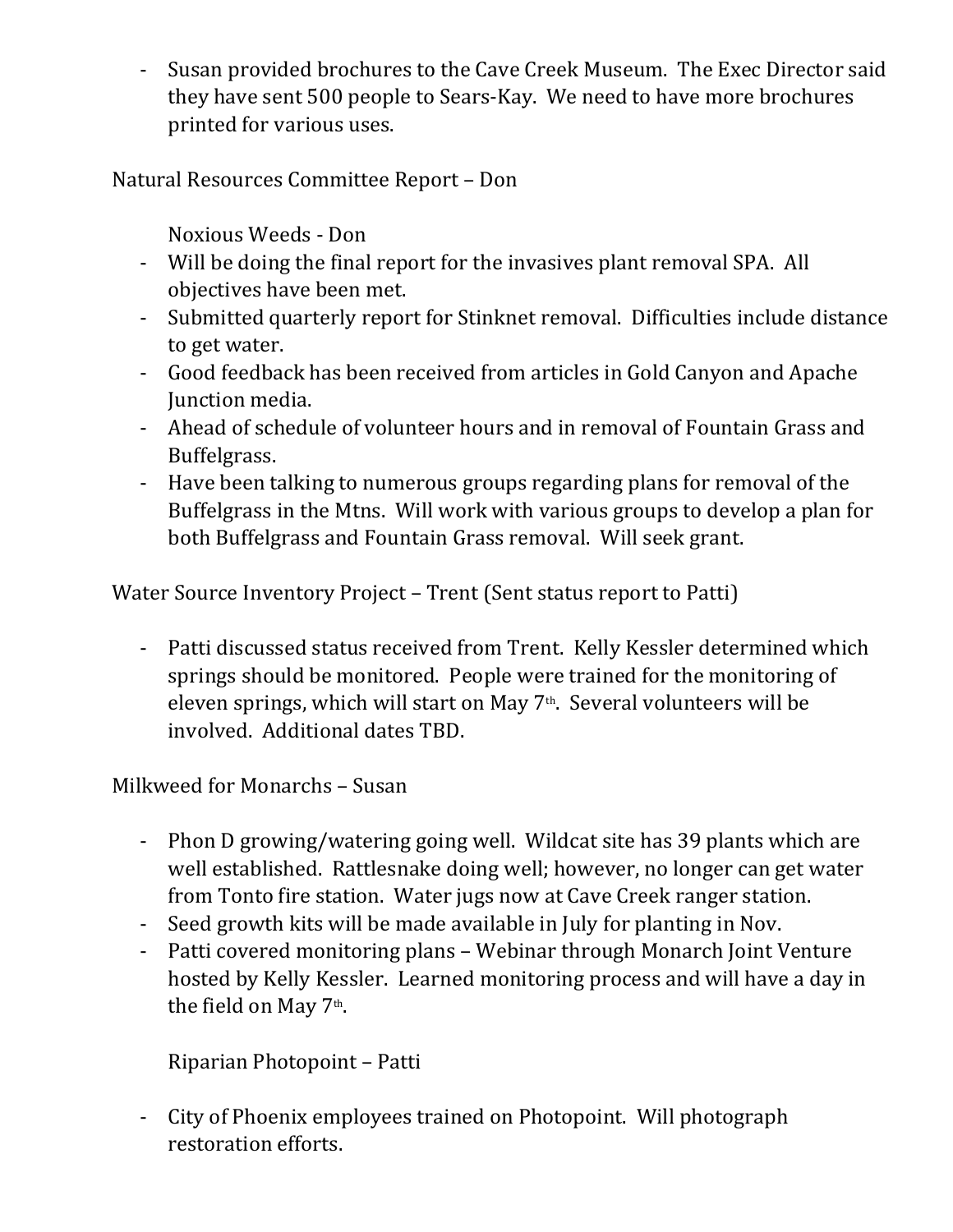Adopt-a-Site -- Eric<br>- Had April 2<sup>nd</sup> event at Canyon Lake with Boeing employee involvement. Did Rattlesnake cleanup on April  $9<sup>th</sup>$  with Lions Club. Susan gave the volunteers a review of the Milkweed program. Suggests PowerPoint presentation be created for use in Zoom meetings with various Wells Fargo areas to solicit volunteers.

Cave Creek Trail Project – Susan

- Working on signs. Maricopa Trail has a \$10K grant available by June. It's possible we may be able to get some additional support for the cost of signs.

Membership Committee – Pete (Report sent via email in advance of meeting)

- Member numbers: 41 individual, 14 family, and 4 organization memberships for a total of 59.

CRM database -- Helene

- Top priorities include:

 -Automation of communications. Would create email templates for various projects.

-Also, could create a means of handling questions via a frequently asked question section.

-Use of CRM could make it easier for volunteers to sign up and provide a means to automate a data base of volunteers in order to acquaint them with other Friends' projects.

-Tracking of volunteer hours is potentially another area which potentially could be improved as well as tracking of financial information. -Could also address our relationship with partners.

Central AZ Conservation Alliance (CAZCA) Liaison report – Dayan

- Will have a new CAZCA director. They are still trying to schedule Desert Defender meetings. Some future plans and direction not yet solidified. - Seed Summit at Desert Botanical Garden went well. Follow-up meeting is
- scheduled for next week.